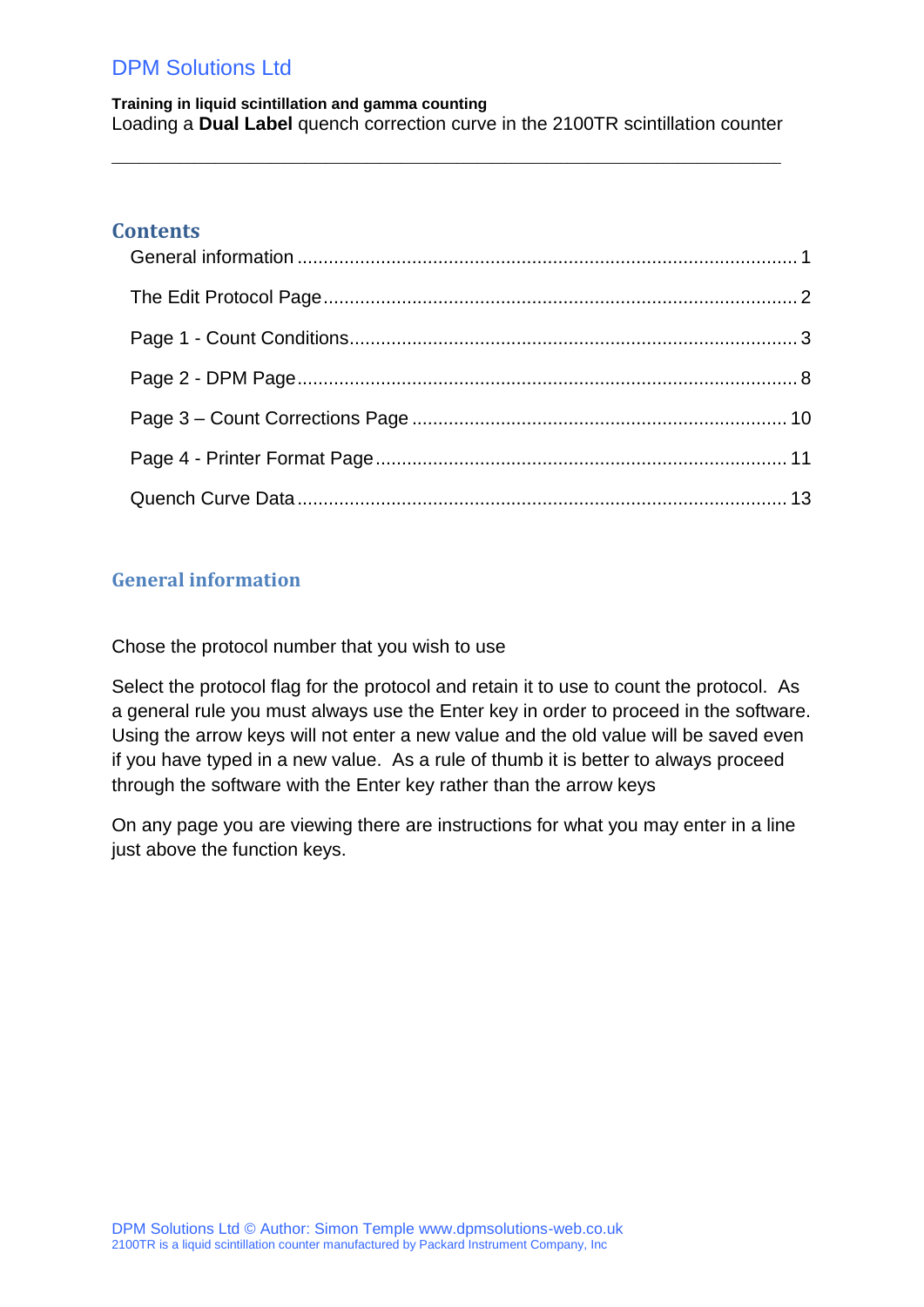#### **Training in liquid scintillation and gamma counting** Loading a **Dual Label** quench correction curve in the 2100TR scintillation counter

 $\_$  ,  $\_$  ,  $\_$  ,  $\_$  ,  $\_$  ,  $\_$  ,  $\_$  ,  $\_$  ,  $\_$  ,  $\_$  ,  $\_$  ,  $\_$  ,  $\_$  ,  $\_$  ,  $\_$  ,  $\_$  ,  $\_$  ,  $\_$  ,  $\_$  ,  $\_$  ,  $\_$  ,  $\_$  ,  $\_$  ,  $\_$  ,  $\_$  ,  $\_$  ,  $\_$  ,  $\_$  ,  $\_$  ,  $\_$  ,  $\_$  ,  $\_$  ,  $\_$  ,  $\_$  ,  $\_$  ,  $\_$  ,  $\_$  ,

|                 | The Edit Protocol Page                                     |                 |                    |           |                                                                            |        |
|-----------------|------------------------------------------------------------|-----------------|--------------------|-----------|----------------------------------------------------------------------------|--------|
| <b>DOS</b>      | DOSBox 0.74, Cpu speed: 3000 cycles, Frameskip 0, Program: |                 | <b>BETA</b>        |           | $\mathbf{x}$<br>$\qquad \qquad \Box$<br>-                                  |        |
|                 | EDIT PROTOCOL                                              | <b>IDLE</b>     |                    |           | $06 - Feb - 13$<br>15:44                                                   |        |
|                 |                                                            |                 |                    |           |                                                                            |        |
| <b>P#</b>       | <b>NAME</b>                                                | <b>P#</b>       | <b>NAME</b>        | <b>P#</b> | <b>NAME</b>                                                                |        |
| $\mathbf{1}$    | $H-3$ CPM                                                  | 11              | $C-14$ DPM $U-G$   | 21        |                                                                            |        |
|                 | $H-3$ DPM $U-G$                                            | 12 <sub>z</sub> | $H-3/C-14$ DPM U-G | 22        |                                                                            |        |
|                 |                                                            | 13              | $H-3$ DPM          | 23        |                                                                            |        |
|                 |                                                            | 14              | $C-14$ DPM         | 24        |                                                                            |        |
| 234567          | Simon Temple                                               | 15              | $H-3/C-14$ DPM     | 25        | $H-3$ DPM $U-G$                                                            |        |
|                 | $H-3/C-14$ DPM U-G                                         | 16              |                    | 26        |                                                                            |        |
|                 |                                                            | 17              |                    | 27        |                                                                            |        |
| 8               |                                                            | 18              |                    | 28        |                                                                            |        |
| 9               |                                                            | 19              |                    | 29        |                                                                            |        |
| 10 <sub>1</sub> | $H-3$ DPM $U-G$                                            | 20              |                    | 30        | DIRECT DPM                                                                 |        |
|                 |                                                            |                 |                    |           |                                                                            |        |
|                 |                                                            |                 |                    |           |                                                                            |        |
|                 | Enter protocol $\#$                                        |                 |                    |           |                                                                            |        |
|                 |                                                            |                 |                    |           |                                                                            |        |
|                 |                                                            |                 |                    |           |                                                                            |        |
|                 |                                                            |                 |                    |           |                                                                            |        |
|                 |                                                            |                 |                    |           |                                                                            |        |
|                 |                                                            |                 |                    |           | Please enter Protocol # in the range of 1 to 60 (PgDn for Protocols 31-60) |        |
|                 |                                                            |                 |                    |           |                                                                            |        |
|                 | <b>F1-STATUS PAGE</b><br><b>FZ-CLEAR ENTRY</b>             |                 |                    |           |                                                                            |        |
|                 |                                                            |                 |                    |           |                                                                            | Fig 01 |

### <span id="page-1-0"></span>**The Edit Protocol Page**

Press *F1* to go to the edit protocol page

Enter the number of the protocol that you wish to use – in this case we have chosen protocol 19. You must use the *Enter* key to proceed.(Fig 01)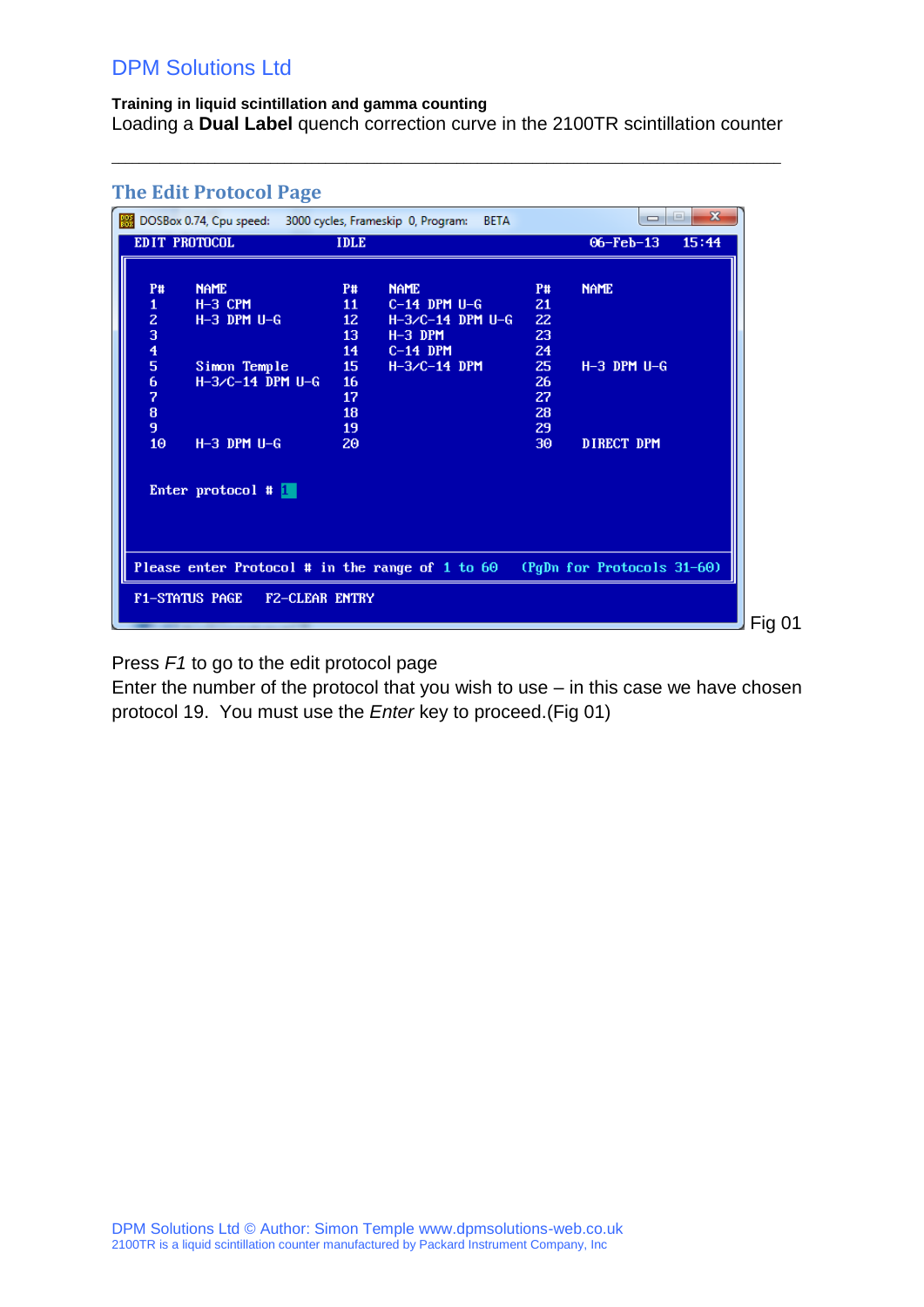#### **Training in liquid scintillation and gamma counting** Loading a **Dual Label** quench correction curve in the 2100TR scintillation counter

 $\_$  ,  $\_$  ,  $\_$  ,  $\_$  ,  $\_$  ,  $\_$  ,  $\_$  ,  $\_$  ,  $\_$  ,  $\_$  ,  $\_$  ,  $\_$  ,  $\_$  ,  $\_$  ,  $\_$  ,  $\_$  ,  $\_$  ,  $\_$  ,  $\_$  ,  $\_$  ,  $\_$  ,  $\_$  ,  $\_$  ,  $\_$  ,  $\_$  ,  $\_$  ,  $\_$  ,  $\_$  ,  $\_$  ,  $\_$  ,  $\_$  ,  $\_$  ,  $\_$  ,  $\_$  ,  $\_$  ,  $\_$  ,  $\_$  ,

<span id="page-2-0"></span>

| Protocol $# =$<br>19<br>Copy Protocol #?<br>no<br>Protocol Name?<br>Cucles?<br>Count Time?<br>1.00<br>2 Sigma Coincidence?<br>no<br># Counts/Vial?<br>1<br># Uials/Standard?<br>1<br># Vials/Sample?<br>-1<br>1st Uial Background?<br>no<br>Radionuclide?<br>manual<br>$\mathbf{L}$<br>UL.<br><b>LCR</b><br>2 Sigmaz<br><b>Bkg</b><br>$0.0$ 18.6<br>0.00<br>.00.<br>Region A:<br>Θ<br>Region B: 2.0 18.6<br>0.00<br>$.00 -$<br>$\Theta$<br>Region C:<br>0.0 0.0<br>0.00<br>$.00 -$<br>$\Theta$<br>and the state of the state of the state of the state of the state of the state of the state of the state of th<br>Qip?<br><b>SIS</b><br>$\times$ of Reference?<br>no<br>Data Mode?<br>cpm | <b>CPM PAGE</b> | <b>IDLE</b> |  | $19 - \text{Feb} - 13$ | 14:32 |
|---------------------------------------------------------------------------------------------------------------------------------------------------------------------------------------------------------------------------------------------------------------------------------------------------------------------------------------------------------------------------------------------------------------------------------------------------------------------------------------------------------------------------------------------------------------------------------------------------------------------------------------------------------------------------------------------|-----------------|-------------|--|------------------------|-------|
|                                                                                                                                                                                                                                                                                                                                                                                                                                                                                                                                                                                                                                                                                             |                 |             |  |                        |       |
|                                                                                                                                                                                                                                                                                                                                                                                                                                                                                                                                                                                                                                                                                             |                 |             |  |                        |       |
|                                                                                                                                                                                                                                                                                                                                                                                                                                                                                                                                                                                                                                                                                             |                 |             |  |                        |       |
|                                                                                                                                                                                                                                                                                                                                                                                                                                                                                                                                                                                                                                                                                             |                 |             |  |                        |       |
|                                                                                                                                                                                                                                                                                                                                                                                                                                                                                                                                                                                                                                                                                             |                 |             |  |                        |       |
|                                                                                                                                                                                                                                                                                                                                                                                                                                                                                                                                                                                                                                                                                             |                 |             |  |                        |       |
|                                                                                                                                                                                                                                                                                                                                                                                                                                                                                                                                                                                                                                                                                             |                 |             |  |                        |       |
|                                                                                                                                                                                                                                                                                                                                                                                                                                                                                                                                                                                                                                                                                             |                 |             |  |                        |       |
|                                                                                                                                                                                                                                                                                                                                                                                                                                                                                                                                                                                                                                                                                             |                 |             |  |                        |       |
|                                                                                                                                                                                                                                                                                                                                                                                                                                                                                                                                                                                                                                                                                             |                 |             |  |                        |       |
|                                                                                                                                                                                                                                                                                                                                                                                                                                                                                                                                                                                                                                                                                             |                 |             |  |                        |       |
|                                                                                                                                                                                                                                                                                                                                                                                                                                                                                                                                                                                                                                                                                             |                 |             |  |                        |       |
|                                                                                                                                                                                                                                                                                                                                                                                                                                                                                                                                                                                                                                                                                             |                 |             |  |                        |       |
|                                                                                                                                                                                                                                                                                                                                                                                                                                                                                                                                                                                                                                                                                             |                 |             |  |                        |       |
|                                                                                                                                                                                                                                                                                                                                                                                                                                                                                                                                                                                                                                                                                             |                 |             |  |                        |       |
|                                                                                                                                                                                                                                                                                                                                                                                                                                                                                                                                                                                                                                                                                             |                 |             |  |                        |       |
|                                                                                                                                                                                                                                                                                                                                                                                                                                                                                                                                                                                                                                                                                             |                 |             |  |                        |       |
|                                                                                                                                                                                                                                                                                                                                                                                                                                                                                                                                                                                                                                                                                             |                 |             |  |                        |       |
| Please enter Protocol name (alphanumeric - 16 chars)                                                                                                                                                                                                                                                                                                                                                                                                                                                                                                                                                                                                                                        |                 |             |  |                        |       |
|                                                                                                                                                                                                                                                                                                                                                                                                                                                                                                                                                                                                                                                                                             |                 |             |  |                        |       |

The page will look like Fig 02

| DOSBox 0.74, Cpu speed: 3000 cycles, Frameskip 0, Program:                   |                       |              |            | <b>BETA</b>      |            | -           | $\mathbf{x}$<br>$\left  \right $ |
|------------------------------------------------------------------------------|-----------------------|--------------|------------|------------------|------------|-------------|----------------------------------|
| CPM PAGE                                                                     |                       | <b>IDLE</b>  |            |                  |            | $19-Feb-13$ | 14:33                            |
| Protocol $# =$                                                               |                       | 19           |            | Copy Protocol #? |            | no          |                                  |
| Protocol Name?                                                               |                       | 3H_14C_Dual  |            |                  |            |             |                                  |
| Cucles?                                                                      |                       |              |            |                  |            |             |                                  |
| Count Time?                                                                  |                       | 1.00         |            |                  |            |             |                                  |
| 2 Sigma Coincidence?                                                         |                       | no           |            |                  |            |             |                                  |
| # Counts/Vial?                                                               |                       |              |            |                  |            |             |                                  |
| # Vials/Standard?                                                            |                       | $\mathbf{1}$ |            | # Vials/Sample?  |            | 1           |                                  |
| 1st Uial Background?                                                         |                       | no           |            |                  |            |             |                                  |
| Radionuclide?                                                                |                       | manual       |            |                  |            |             |                                  |
|                                                                              | LL.                   | UL.          | <b>Bkg</b> | 2 Sigmaz         | <b>LCR</b> |             |                                  |
| Region A:                                                                    |                       | $0.0$ 18.6   | 0.00       | .00 <sub>1</sub> | Θ          |             |                                  |
| Region B:                                                                    |                       | $2.0$ 18.6   | 0.00       | $.00 -$          | Θ          |             |                                  |
| Region C:                                                                    | $0.0 -$               | 0.0          | 0.00       | .00 <sub>1</sub> | $\Theta$   |             |                                  |
| Qip?                                                                         |                       | <b>SIS</b>   |            |                  |            |             |                                  |
| $\times$ of Reference?                                                       |                       | no           |            |                  |            |             |                                  |
| Data Mode?                                                                   |                       | cpm          |            |                  |            |             |                                  |
|                                                                              |                       |              |            |                  |            |             |                                  |
|                                                                              |                       |              |            |                  |            |             |                                  |
| Please enter Number of cycles in the range of 1 to 99 ( $\theta$ = infinite) |                       |              |            |                  |            |             |                                  |
|                                                                              |                       |              |            |                  |            |             |                                  |
| F1-EXIT EDIT                                                                 | <b>FZ-CLEAR ENTRY</b> |              |            |                  |            |             |                                  |
|                                                                              |                       |              |            |                  |            |             |                                  |

In the Protocol Name put the name of the quench set. In the example Fig 03 "3H\_14C\_Dual" has been entered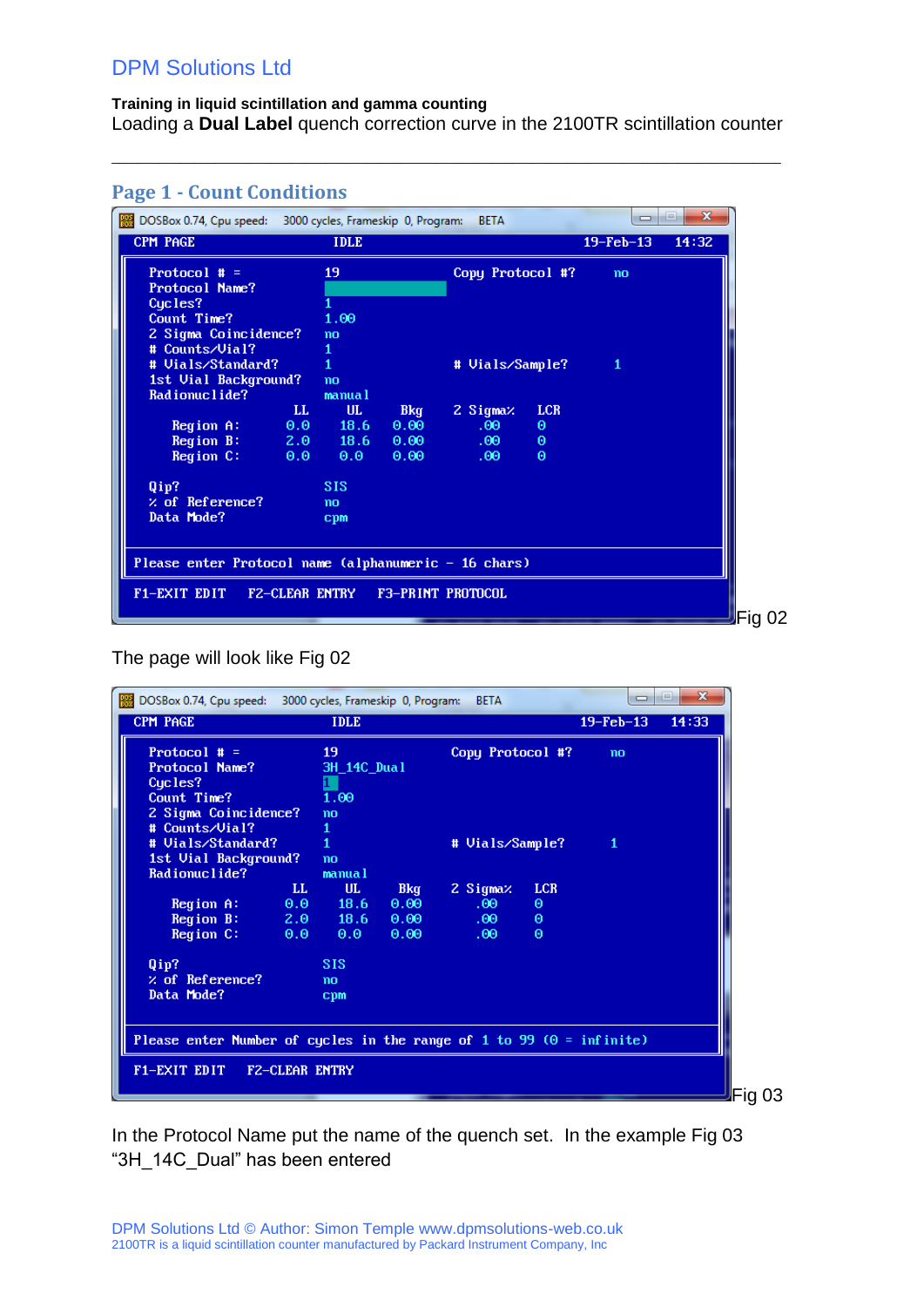**Training in liquid scintillation and gamma counting** Loading a **Dual Label** quench correction curve in the 2100TR scintillation counter

 $\_$  ,  $\_$  ,  $\_$  ,  $\_$  ,  $\_$  ,  $\_$  ,  $\_$  ,  $\_$  ,  $\_$  ,  $\_$  ,  $\_$  ,  $\_$  ,  $\_$  ,  $\_$  ,  $\_$  ,  $\_$  ,  $\_$  ,  $\_$  ,  $\_$  ,  $\_$  ,  $\_$  ,  $\_$  ,  $\_$  ,  $\_$  ,  $\_$  ,  $\_$  ,  $\_$  ,  $\_$  ,  $\_$  ,  $\_$  ,  $\_$  ,  $\_$  ,  $\_$  ,  $\_$  ,  $\_$  ,  $\_$  ,  $\_$  ,

Leave Cycles as 1, enable 2 Sigma Coincidence to *Yes* (F3) and ensure that the 1st Vial Background is set to *No as shown in* Fig 04

| $\frac{pos}{log}$<br>DOSBox 0.74, Cpu speed: 3000 cycles, Frameskip 0, Program: |         |             |            | <b>BETA</b>      |            | ▭           | $\mathbf{x}$<br>i=i |
|---------------------------------------------------------------------------------|---------|-------------|------------|------------------|------------|-------------|---------------------|
| <b>CPM PAGE</b>                                                                 |         | <b>IDLE</b> |            |                  |            | $19-Feb-13$ | 14:34               |
| Protocol # $=$                                                                  |         | 19          |            | Copy Protocol #? |            | no          |                     |
| Protocol Name?                                                                  |         | 3H_14C_Dual |            |                  |            |             |                     |
| Cucles?                                                                         |         |             |            |                  |            |             |                     |
| Count Time?                                                                     |         | 30.00       |            |                  |            |             |                     |
| 2 Sigma Coincidence?                                                            |         | yes         |            |                  |            |             |                     |
| # Counts/Vial?                                                                  |         |             |            |                  |            |             |                     |
| # Vials/Standard?                                                               |         |             |            | # Vials/Sample?  |            | 1           |                     |
| 1st Vial Background?                                                            |         | ho .        |            |                  |            |             |                     |
| Radionuclide?                                                                   |         | manua 1     |            |                  |            |             |                     |
|                                                                                 | LL.     | UL.         | <b>Bkg</b> | 2 Sigmaz         | <b>LCR</b> |             |                     |
| Region A:                                                                       | $0.0 -$ | 18.6        | 0.00       | .00.             | $\Theta$   |             |                     |
| Region B:                                                                       |         | $2.0$ 18.6  | 0.00       | $.60 -$          | $\Theta$   |             |                     |
| Region C:                                                                       | 0.0     | 0.0         | 0.00       | .00 <sub>1</sub> | $\Theta$   |             |                     |
| Qip?                                                                            |         | <b>SIS</b>  |            |                  |            |             |                     |
| $%$ of Reference?                                                               |         | no          |            |                  |            |             |                     |
| Data Mode?                                                                      |         | cpm         |            |                  |            |             |                     |
|                                                                                 |         |             |            |                  |            |             |                     |
|                                                                                 |         |             |            |                  |            |             |                     |
| Please select 1st vial bkg by pressing a function key.                          |         |             |            |                  |            |             |                     |
| F1-EXIT EDIT                                                                    | $FZ-no$ | $F3 - yes$  |            |                  |            |             |                     |
|                                                                                 |         |             |            |                  |            |             |                     |

The Count Time must be set to 30 minutes to achieve good statistics

The Radionuclide must be set to the isotope type you are using. Select from the list at the bottom of Fig 05

| DOSBox 0.74, Cpu speed: 3000 cycles, Frameskip 0, Program: |             |            | <b>BETA</b>      |                 |                 | $\overline{\mathbf{x}}$ |
|------------------------------------------------------------|-------------|------------|------------------|-----------------|-----------------|-------------------------|
| <b>CPM PAGE</b>                                            |             |            |                  |                 | $06 - Feb - 13$ | 15:46                   |
| Protocol $# =$                                             | 17          |            | Copy Protocol #? |                 | no              |                         |
| Protocol Name?                                             | QuenchSet3H |            |                  |                 |                 |                         |
| Cucles?                                                    |             |            |                  |                 |                 |                         |
| Count Time?                                                | 30.00       |            |                  |                 |                 |                         |
| 2 Sigma Coincidence?                                       | yes         |            |                  |                 |                 |                         |
| # Counts/Vial?                                             |             |            |                  |                 |                 |                         |
| # Uials/Standard?                                          |             |            | # Vials/Sample?  |                 | $\mathbf{1}$    |                         |
| 1st Vial Background?                                       | no          |            |                  |                 |                 |                         |
| Radionuclide?                                              | manua 1     |            |                  |                 |                 |                         |
| LL.                                                        | UL.         | <b>Bkg</b> | 2 Sigmaz         | <b>LCR</b>      |                 |                         |
| 0.0<br>Region A:                                           | 2000        | 0.00       | .00.             | $\Theta$        |                 |                         |
| Region B:<br>0.0                                           | 0.0         | 0.00       | .00 <sub>1</sub> | $\Theta$        |                 |                         |
| Region C:<br>0.0                                           | 0.0         | 0.00       | .00 <sub>1</sub> | $\Theta$        |                 |                         |
| Qip?                                                       | <b>SIS</b>  |            |                  |                 |                 |                         |
| $%$ of Reference?                                          | no          |            |                  |                 |                 |                         |
| Data Mode?                                                 | cpm         |            |                  |                 |                 |                         |
|                                                            |             |            |                  |                 |                 |                         |
| Please select Radionuclide by pressing a function key.     |             |            |                  |                 |                 |                         |
| F1-EXIT EDIT<br>$FZ - 3H$<br>F8-125I<br>F9-manual          | $F3-14C$    | $F4-32P$   | $F5 - 3H / 14C$  | $F6 - 3H / 32P$ |                 | F7-3H/125I              |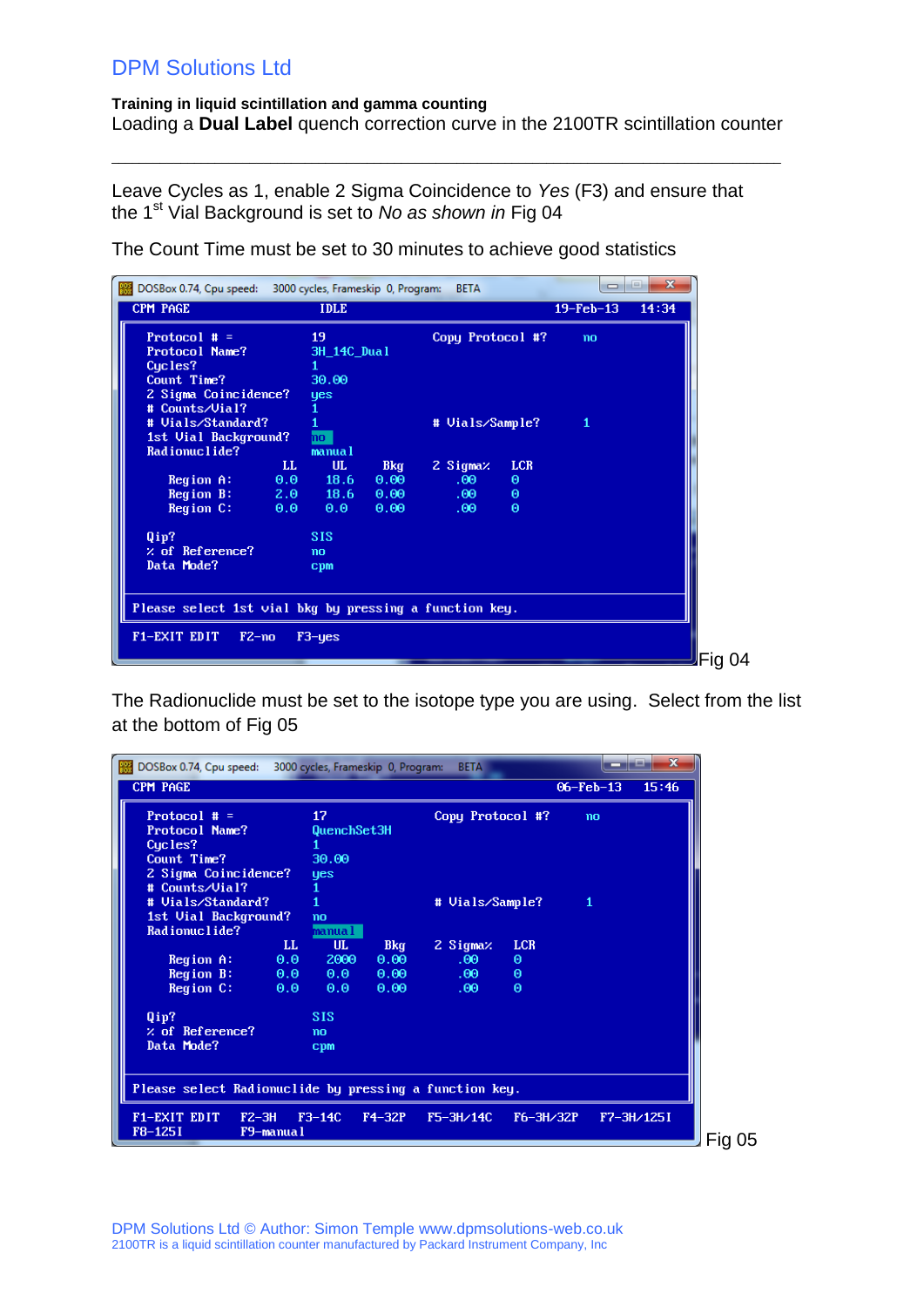#### **Training in liquid scintillation and gamma counting** Loading a **Dual Label** quench correction curve in the 2100TR scintillation counter

 $\_$  ,  $\_$  ,  $\_$  ,  $\_$  ,  $\_$  ,  $\_$  ,  $\_$  ,  $\_$  ,  $\_$  ,  $\_$  ,  $\_$  ,  $\_$  ,  $\_$  ,  $\_$  ,  $\_$  ,  $\_$  ,  $\_$  ,  $\_$  ,  $\_$  ,  $\_$  ,  $\_$  ,  $\_$  ,  $\_$  ,  $\_$  ,  $\_$  ,  $\_$  ,  $\_$  ,  $\_$  ,  $\_$  ,  $\_$  ,  $\_$  ,  $\_$  ,  $\_$  ,  $\_$  ,  $\_$  ,  $\_$  ,  $\_$  ,

The example Fig 06 shows that 3H/14C was selected. Enter 0.5 in Region A and Region B in the 2 Sigma% value

| DOSBox 0.74, Cpu speed: 3000 cycles, Frameskip 0, Program:                    |                       |             |            | <b>BETA</b>      |                     | ▭                      | $\mathbf{x}$<br><b>I</b> |
|-------------------------------------------------------------------------------|-----------------------|-------------|------------|------------------|---------------------|------------------------|--------------------------|
| <b>CPM PAGE</b>                                                               |                       | <b>IDLE</b> |            |                  |                     | $19 - \text{Feb} - 13$ | 14:38                    |
| Protocol $\#$ =                                                               |                       | 19          |            | Copy Protocol #? |                     | no                     |                          |
| Protocol Name?                                                                |                       | 3H 14C Dual |            |                  |                     |                        |                          |
| Cucles?                                                                       |                       |             |            |                  |                     |                        |                          |
| Count Time?                                                                   |                       | 30.00       |            |                  |                     |                        |                          |
| 2 Sigma Coincidence?                                                          |                       | yes         |            |                  |                     |                        |                          |
| # Counts/Vial?                                                                |                       |             |            |                  |                     |                        |                          |
| # Uials/Standard?                                                             |                       |             |            | # Vials/Sample?  |                     | 1                      |                          |
| 1st Vial Background?                                                          |                       | no          |            |                  |                     |                        |                          |
| Radionuclide?                                                                 |                       | 3H/14C      |            |                  |                     |                        |                          |
|                                                                               | $\mathbf{L}$          | UL.         | <b>Bkg</b> | 2 Sigmaz         | <b>LCR</b>          |                        |                          |
| Region A:                                                                     | 0.0 12.0              |             | 0.00       | .50              | $\Theta$            |                        |                          |
| Region B:                                                                     |                       | $12.0$ 156. | 0.00       | .50 <sub>1</sub> | o                   |                        |                          |
| Region C:                                                                     | 0.0                   | 0.0         | 0.00       | .00.             | $\overline{\Theta}$ |                        |                          |
| Qip?                                                                          |                       | tSIE/AEC    |            | ES Terminator?   |                     | count                  |                          |
| $\times$ of Reference?                                                        |                       | no          |            |                  |                     |                        |                          |
| Data Mode?                                                                    |                       | cpm         |            |                  |                     |                        |                          |
|                                                                               |                       |             |            |                  |                     |                        |                          |
| Please enter Region B low count reject (cpm) in the range of $\Theta$ to 9999 |                       |             |            |                  |                     |                        |                          |
|                                                                               |                       |             |            |                  |                     |                        |                          |
| F1-EXIT EDIT                                                                  | <b>FZ-CLEAR ENTRY</b> |             |            |                  |                     |                        |                          |
|                                                                               |                       |             |            |                  |                     |                        |                          |
|                                                                               |                       |             |            |                  |                     |                        |                          |

Enter tSIE/AEC as the QIP as shown in Fig 07

| DOSBox 0.74, Cpu speed: 3000 cycles, Frameskip 0, Program:                 |              |                    |                        | <b>BETA</b>      |             | $\Box$      | $\overline{\mathbf{x}}$<br>$\left  \equiv \right $ |
|----------------------------------------------------------------------------|--------------|--------------------|------------------------|------------------|-------------|-------------|----------------------------------------------------|
| CPM PAGE                                                                   |              | <b>IDLE</b>        |                        |                  |             | $19-Feb-13$ | 14:40                                              |
| Protocol $# =$                                                             |              | 19                 |                        | Copy Protocol #? |             | no          |                                                    |
| Protocol Name?                                                             |              | <b>3H 14C Dual</b> |                        |                  |             |             |                                                    |
| Cycles?                                                                    |              |                    |                        |                  |             |             |                                                    |
| Count Time?                                                                |              | 30.00              |                        |                  |             |             |                                                    |
| 2 Sigma Coincidence?                                                       |              | yes                |                        |                  |             |             |                                                    |
| # Counts/Vial?                                                             |              |                    |                        |                  |             |             |                                                    |
| # Uials/Standard?                                                          | $\mathbf{1}$ |                    |                        | # Vials/Sample?  |             | 1           |                                                    |
| 1st Vial Background?                                                       |              | no                 |                        |                  |             |             |                                                    |
| Radionuclide?                                                              |              | 3H/14C             |                        |                  |             |             |                                                    |
|                                                                            | $\mathbf{L}$ | UL.                | <b>Bkg</b>             | 2 Sigmaz.        | <b>LCR</b>  |             |                                                    |
| Region A:                                                                  | $0.0$ 12.0   |                    | 0.00                   | .50 <sub>1</sub> | $\Theta$    |             |                                                    |
| Region B:                                                                  | 12.0         | $-156.$            | 0.00                   | .50 <sub>1</sub> | $\Theta$    |             |                                                    |
| Region C:                                                                  | 0.0          | $0.0 -$            | 0.00                   | .00.             | $\Theta$    |             |                                                    |
| Qip?                                                                       |              | tSIE/AEC           |                        | ES Terminator?   |             | count       |                                                    |
| $\times$ of Reference?                                                     |              | no                 |                        |                  |             |             |                                                    |
| Data Mode?                                                                 |              | cpm                |                        |                  |             |             |                                                    |
|                                                                            |              |                    |                        |                  |             |             |                                                    |
| Please select ES Terminator (count = 0.5 sigma)by pressing a function key. |              |                    |                        |                  |             |             |                                                    |
|                                                                            |              |                    |                        |                  |             |             |                                                    |
| F1-EXIT EDIT                                                               | F2-count     |                    | $F3-5$ sec $F4-10$ sec |                  | $F5-15$ sec |             |                                                    |
|                                                                            |              |                    |                        |                  |             |             |                                                    |
|                                                                            |              |                    |                        |                  |             |             | Fig 07                                             |

Leave the ES Terminator as Count as shown in Fig 08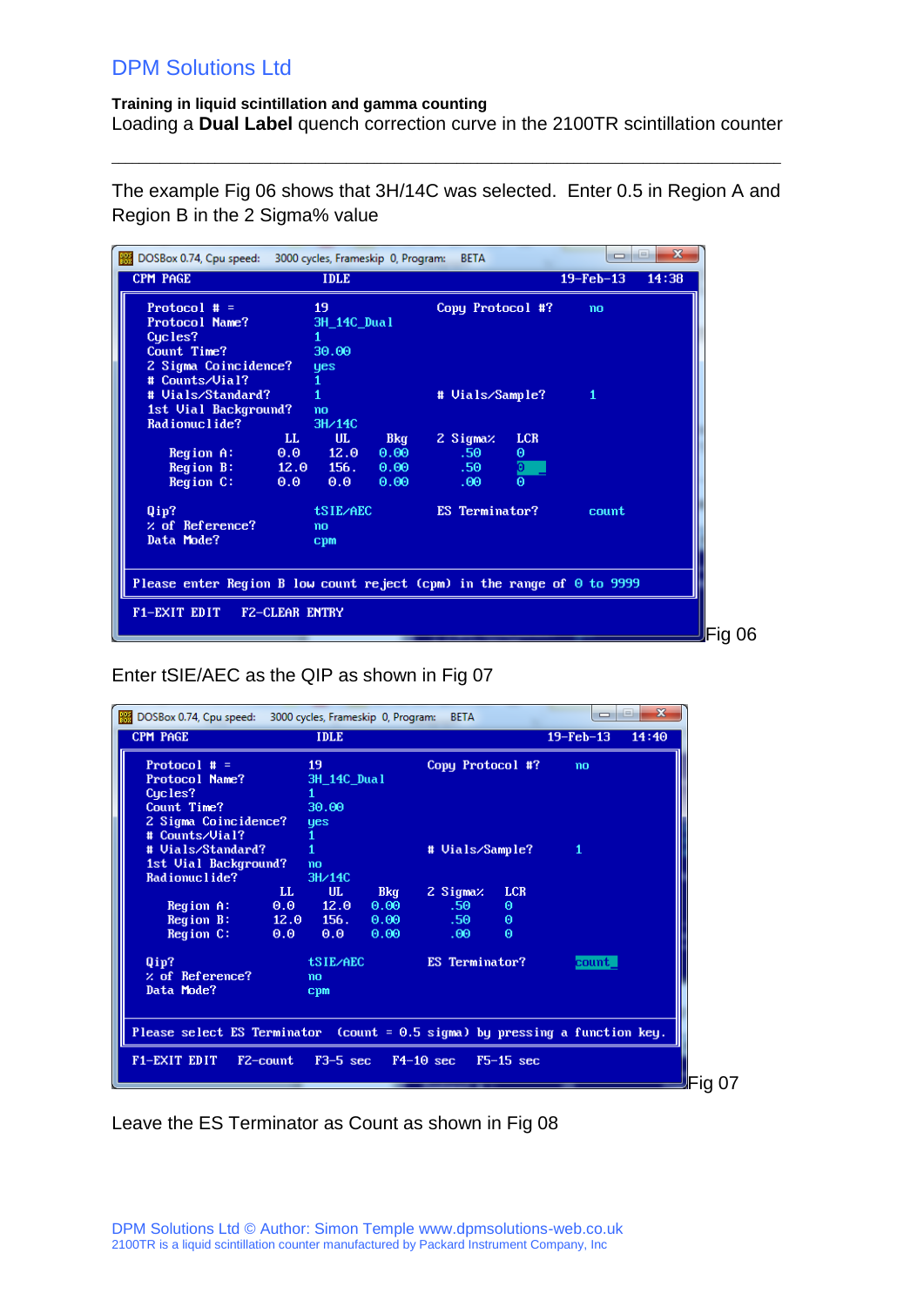#### **Training in liquid scintillation and gamma counting**

Loading a **Dual Label** quench correction curve in the 2100TR scintillation counter

 $\_$  ,  $\_$  ,  $\_$  ,  $\_$  ,  $\_$  ,  $\_$  ,  $\_$  ,  $\_$  ,  $\_$  ,  $\_$  ,  $\_$  ,  $\_$  ,  $\_$  ,  $\_$  ,  $\_$  ,  $\_$  ,  $\_$  ,  $\_$  ,  $\_$  ,  $\_$  ,  $\_$  ,  $\_$  ,  $\_$  ,  $\_$  ,  $\_$  ,  $\_$  ,  $\_$  ,  $\_$  ,  $\_$  ,  $\_$  ,  $\_$  ,  $\_$  ,  $\_$  ,  $\_$  ,  $\_$  ,  $\_$  ,  $\_$  ,

| DOSBox 0.74, Cpu speed: 3000 cycles, Frameskip 0, Program:                    |                     |                           | <b>BETA</b>      |             | $\Box$      | $\mathbf{x}$<br>زدا |
|-------------------------------------------------------------------------------|---------------------|---------------------------|------------------|-------------|-------------|---------------------|
| <b>CPM PAGE</b>                                                               | <b>IDLE</b>         |                           |                  |             | $19-Feb-13$ | 14:40               |
| Protocol $# =$                                                                | 19                  |                           | Copy Protocol #? |             | no          |                     |
| Protocol Name?                                                                | 3H 14C Dual         |                           |                  |             |             |                     |
| Cucles?                                                                       | 1                   |                           |                  |             |             |                     |
| Count Time?                                                                   | 30.00               |                           |                  |             |             |                     |
| 2 Sigma Coincidence?                                                          | yes                 |                           |                  |             |             |                     |
| # Counts/Vial?                                                                |                     |                           |                  |             |             |                     |
| # Uials/Standard?                                                             | $\mathbf{1}$        |                           | # Vials/Sample?  |             | 1           |                     |
| 1st Vial Background?                                                          | no                  |                           |                  |             |             |                     |
| Radionuclide?                                                                 | 3H/14C              |                           |                  |             |             |                     |
|                                                                               | $\mathbf{L}$<br>UL. | <b>Bkg</b>                | 2 Sigmaz         | <b>LCR</b>  |             |                     |
| Region A:                                                                     | $0.0$ 12.0          | 0.00                      | $.50 -$          | $\Theta$    |             |                     |
| Region B:                                                                     | $12.0$ 156.         | 0.00                      | $.50 -$          | $\Theta$    |             |                     |
| Region C:                                                                     | 0.0<br>0.0          | 0.00                      | .60 <sub>1</sub> | $\Theta$    |             |                     |
| Qip?                                                                          | tSIE/AEC            |                           | ES Terminator?   |             | count       |                     |
| % of Reference?                                                               | no                  |                           |                  |             |             |                     |
| Data Mode?                                                                    | cpm                 |                           |                  |             |             |                     |
|                                                                               |                     |                           |                  |             |             |                     |
|                                                                               |                     |                           |                  |             |             |                     |
| Please select ES Terminator (count = $0.5$ sigma) by pressing a function key. |                     |                           |                  |             |             |                     |
| F1-EXIT EDIT                                                                  | F2-count            | $F3-5$ sec $\blacksquare$ | $F4-10$ sec      | $F5-15$ sec |             |                     |
|                                                                               |                     |                           |                  |             |             |                     |
|                                                                               |                     |                           |                  |             |             |                     |

| DOSBox 0.74, Cpu speed: 3000 cycles, Frameskip 0, Program: |              |               |             | <b>BETA</b>      |            |                      | $\mathbf x$ |
|------------------------------------------------------------|--------------|---------------|-------------|------------------|------------|----------------------|-------------|
| CPM PAGE                                                   |              | <b>IDLE</b>   |             |                  |            | $06 - Feb - 13$      | 15:49       |
| Protocol # $=$                                             |              | 17            |             | Copy Protocol #? |            | no                   |             |
| Protocol Name?                                             |              | QuenchSet3H   |             |                  |            |                      |             |
| Cucles?                                                    |              |               |             |                  |            |                      |             |
| Count Time?                                                |              | 30.00         |             |                  |            |                      |             |
| 2 Sigma Coincidence?                                       |              | yes           |             |                  |            |                      |             |
| # Counts/Vial?                                             |              | $\mathbf{1}$  |             |                  |            |                      |             |
| # Uials/Standard?                                          |              | $\mathbf{1}$  |             | # Vials/Sample?  |            | 1                    |             |
| 1st Uial Background?                                       |              | no            |             |                  |            |                      |             |
| Radionuclide?                                              |              | 3H            |             |                  |            |                      |             |
|                                                            | LL.          | UL.           | <b>Bkg</b>  | 2 Sigmaz         | <b>LCR</b> |                      |             |
| Region A:                                                  | 0.0          | 18.6          | 0.00        | .50 <sub>1</sub> | $\Theta$   |                      |             |
| Region B:                                                  | 2.0          | 18.6          | 0.00        | $.00 -$          | Θ          |                      |             |
| Region C:                                                  | 0.0          | $0.0 -$       | 0.00        | .00 <sub>1</sub> | $\Theta$   |                      |             |
| Qip?                                                       |              | tSIE          |             | ES Terminator?   |            | count                |             |
| $\times$ of Reference?                                     |              | no            |             |                  |            |                      |             |
| Data Mode?                                                 |              | cpm           |             |                  |            |                      |             |
|                                                            |              |               |             |                  |            |                      |             |
|                                                            |              |               |             |                  |            |                      |             |
| Please select Data Mode by pressing a function key.        |              |               |             |                  |            |                      |             |
| F1-EXIT EDIT                                               | $F2$ – $cpm$ | $F3$ -dpm     | F4-dual dpm |                  |            | F5-full spectrum dpm |             |
| F6-eff tracing dpm                                         |              | F7-direct dpm |             |                  |            |                      |             |
|                                                            |              |               |             |                  |            |                      |             |

From the list at the bottom of the page shown in Fig 09 select dual dpm (F4 button) The completed page should look something like Fig 10

09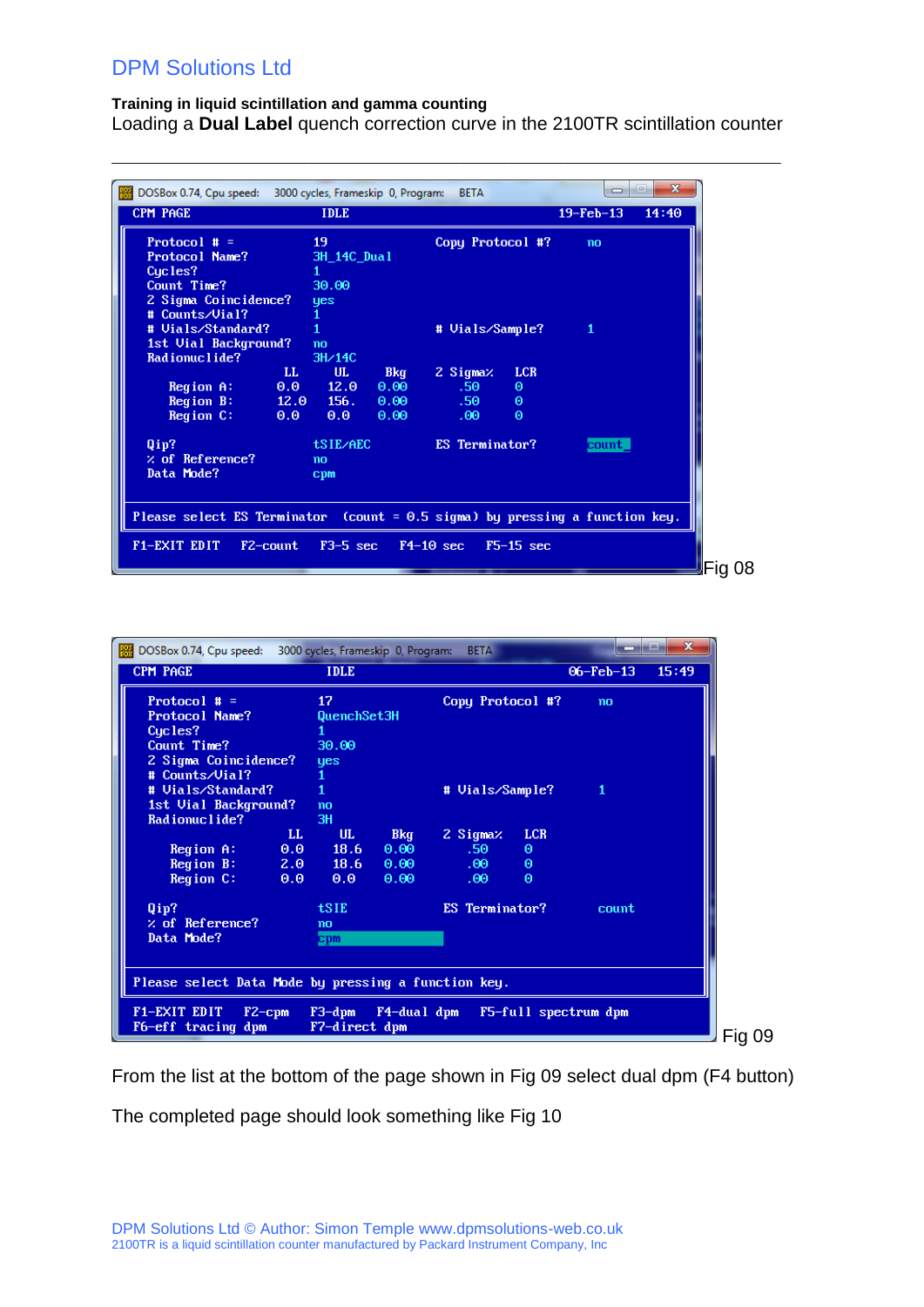#### **Training in liquid scintillation and gamma counting** Loading a **Dual Label** quench correction curve in the 2100TR scintillation counter

 $\_$  ,  $\_$  ,  $\_$  ,  $\_$  ,  $\_$  ,  $\_$  ,  $\_$  ,  $\_$  ,  $\_$  ,  $\_$  ,  $\_$  ,  $\_$  ,  $\_$  ,  $\_$  ,  $\_$  ,  $\_$  ,  $\_$  ,  $\_$  ,  $\_$  ,  $\_$  ,  $\_$  ,  $\_$  ,  $\_$  ,  $\_$  ,  $\_$  ,  $\_$  ,  $\_$  ,  $\_$  ,  $\_$  ,  $\_$  ,  $\_$  ,  $\_$  ,  $\_$  ,  $\_$  ,  $\_$  ,  $\_$  ,  $\_$  ,

| Protocol $# =$<br>19<br>Copy Protocol #?<br><b>Protocol Name?</b><br>3H_14C_Dual<br>Cucles?<br>Count Time?<br>30.00<br>2 Sigma Coincidence?<br>yes<br># Counts/Vial?<br># Uials/Standard?<br># Vials/Sample?<br>1st Vial Background?<br>no<br>Radionuclide?<br>3H/14C<br>LL.<br>UL.<br><b>LCR</b><br><b>Bkg</b><br>2 Sigmaz<br>.50 <sub>1</sub><br>0.00<br>Region A:<br>$0.0 -$<br>12.0<br>Θ<br>Region B:<br>$-156.$<br>12.0<br>0.00<br>$.50 -$<br>$\Theta$ | $\overline{\text{no}}$<br>1 |
|-------------------------------------------------------------------------------------------------------------------------------------------------------------------------------------------------------------------------------------------------------------------------------------------------------------------------------------------------------------------------------------------------------------------------------------------------------------|-----------------------------|
|                                                                                                                                                                                                                                                                                                                                                                                                                                                             |                             |
|                                                                                                                                                                                                                                                                                                                                                                                                                                                             |                             |
|                                                                                                                                                                                                                                                                                                                                                                                                                                                             |                             |
|                                                                                                                                                                                                                                                                                                                                                                                                                                                             |                             |
|                                                                                                                                                                                                                                                                                                                                                                                                                                                             |                             |
|                                                                                                                                                                                                                                                                                                                                                                                                                                                             |                             |
|                                                                                                                                                                                                                                                                                                                                                                                                                                                             |                             |
|                                                                                                                                                                                                                                                                                                                                                                                                                                                             |                             |
|                                                                                                                                                                                                                                                                                                                                                                                                                                                             |                             |
|                                                                                                                                                                                                                                                                                                                                                                                                                                                             |                             |
|                                                                                                                                                                                                                                                                                                                                                                                                                                                             |                             |
|                                                                                                                                                                                                                                                                                                                                                                                                                                                             |                             |
| Region C:<br>$\Theta$<br>0.0<br>0.0<br>0.00<br>.00 <sub>1</sub>                                                                                                                                                                                                                                                                                                                                                                                             |                             |
| Qip?<br>tSIE/AEC<br>ES Terminator?                                                                                                                                                                                                                                                                                                                                                                                                                          | count                       |
| $\times$ of Reference?<br>n <sub>o</sub>                                                                                                                                                                                                                                                                                                                                                                                                                    |                             |
| Data Mode?<br>dual dpm                                                                                                                                                                                                                                                                                                                                                                                                                                      |                             |
|                                                                                                                                                                                                                                                                                                                                                                                                                                                             |                             |
|                                                                                                                                                                                                                                                                                                                                                                                                                                                             |                             |
| Please enter Protocol # to copy in the range of 1 to 30                                                                                                                                                                                                                                                                                                                                                                                                     |                             |
|                                                                                                                                                                                                                                                                                                                                                                                                                                                             |                             |
| F1-EXIT EDIT<br><b>FZ-CLEAR ENTRY</b><br>$F3-no$<br>F4-presets                                                                                                                                                                                                                                                                                                                                                                                              | <b>F5-PRINT PROTOCOL</b>    |

Use Page Down to go to the next page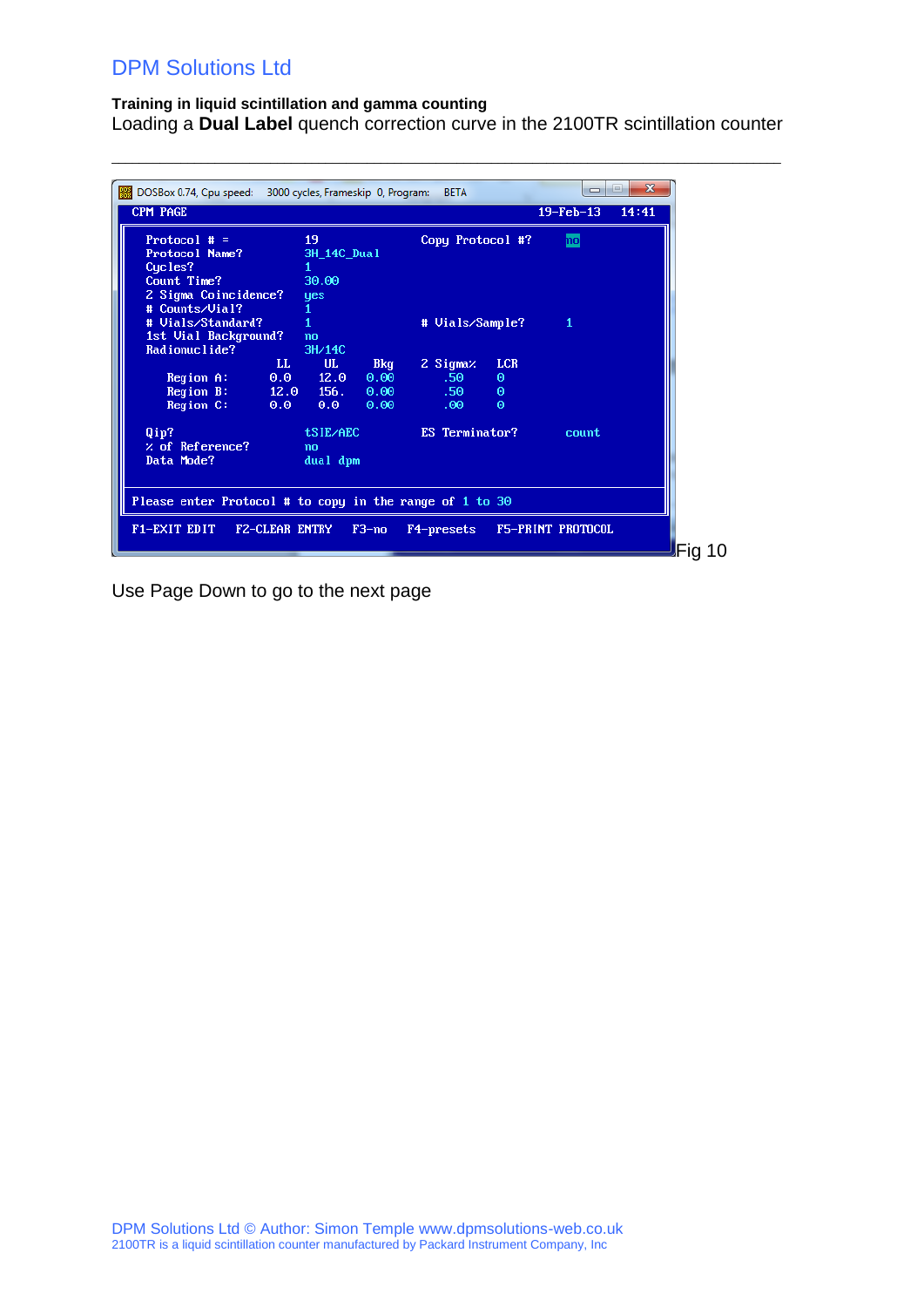<span id="page-7-0"></span>**Page 2 - DPM Page**

#### **Training in liquid scintillation and gamma counting** Loading a **Dual Label** quench correction curve in the 2100TR scintillation counter

 $\_$  ,  $\_$  ,  $\_$  ,  $\_$  ,  $\_$  ,  $\_$  ,  $\_$  ,  $\_$  ,  $\_$  ,  $\_$  ,  $\_$  ,  $\_$  ,  $\_$  ,  $\_$  ,  $\_$  ,  $\_$  ,  $\_$  ,  $\_$  ,  $\_$  ,  $\_$  ,  $\_$  ,  $\_$  ,  $\_$  ,  $\_$  ,  $\_$  ,  $\_$  ,  $\_$  ,  $\_$  ,  $\_$  ,  $\_$  ,  $\_$  ,  $\_$  ,  $\_$  ,  $\_$  ,  $\_$  ,  $\_$  ,  $\_$  ,

| $\mathbf{x}$<br>$\qquad \qquad \Box$<br>DOSBox 0.74, Cpu speed: 3000 cycles, Frameskip 0, Program:<br>$\Box$<br><b>BETA</b><br><b>DPM PAGE</b><br><b>IDLE</b><br>$19-Feb-13$<br>14:42<br>Protocol $# =$<br>19<br>Protocol Name =<br>3H_14C_Dual<br><b>Standards Data?</b><br>count<br>Constant Quench?<br>no<br>$\Theta$<br># Stds/Nuclide 1?<br># Stds/Nuclide 2?<br>$\Theta$<br>Nuclide 1:DPM<br>Nuclide 2:DPM<br>$\Theta$<br>Θ<br>Please select Standards operation by pressing a function key. | Page 2 - DPM Page |  |  |
|----------------------------------------------------------------------------------------------------------------------------------------------------------------------------------------------------------------------------------------------------------------------------------------------------------------------------------------------------------------------------------------------------------------------------------------------------------------------------------------------------|-------------------|--|--|
|                                                                                                                                                                                                                                                                                                                                                                                                                                                                                                    |                   |  |  |
|                                                                                                                                                                                                                                                                                                                                                                                                                                                                                                    |                   |  |  |
|                                                                                                                                                                                                                                                                                                                                                                                                                                                                                                    |                   |  |  |
|                                                                                                                                                                                                                                                                                                                                                                                                                                                                                                    |                   |  |  |
| F5-PRINT PROTOCOL<br>F1-EXIT EDIT<br>F2-count<br>F3-cycle count<br>F4-use curve                                                                                                                                                                                                                                                                                                                                                                                                                    |                   |  |  |

Leave the term *count* in Fig 11 as shown

| DPM PAGE<br>$19 - \text{Feb} - 13$<br>14:43<br>Protocol $# =$<br>19<br>Protocol Name =<br>3H_14C_Dual<br><b>Standards Data?</b><br>Constant Quench?<br>count<br>no<br># Stds/Nuclide 2?<br># Stds/Nuclide 1?<br>10 <sub>1</sub><br>10<br>$\overline{\bm{\theta}}$<br>Nuclide 1:DPM<br>Nuclide 2:DPM<br>$\Theta$ | Please enter Nuclide 1 DPM in the range of 1 to 999999 |
|-----------------------------------------------------------------------------------------------------------------------------------------------------------------------------------------------------------------------------------------------------------------------------------------------------------------|--------------------------------------------------------|
|                                                                                                                                                                                                                                                                                                                 |                                                        |
|                                                                                                                                                                                                                                                                                                                 |                                                        |
|                                                                                                                                                                                                                                                                                                                 |                                                        |

Enter through the Constant Quench (leave as *no*) and then in the #Stds/Nuclide 1 enter the value 10 (or the number of standards you have available) and then in #Stds/Nuclide 2 enter the value 10 (Fig 12)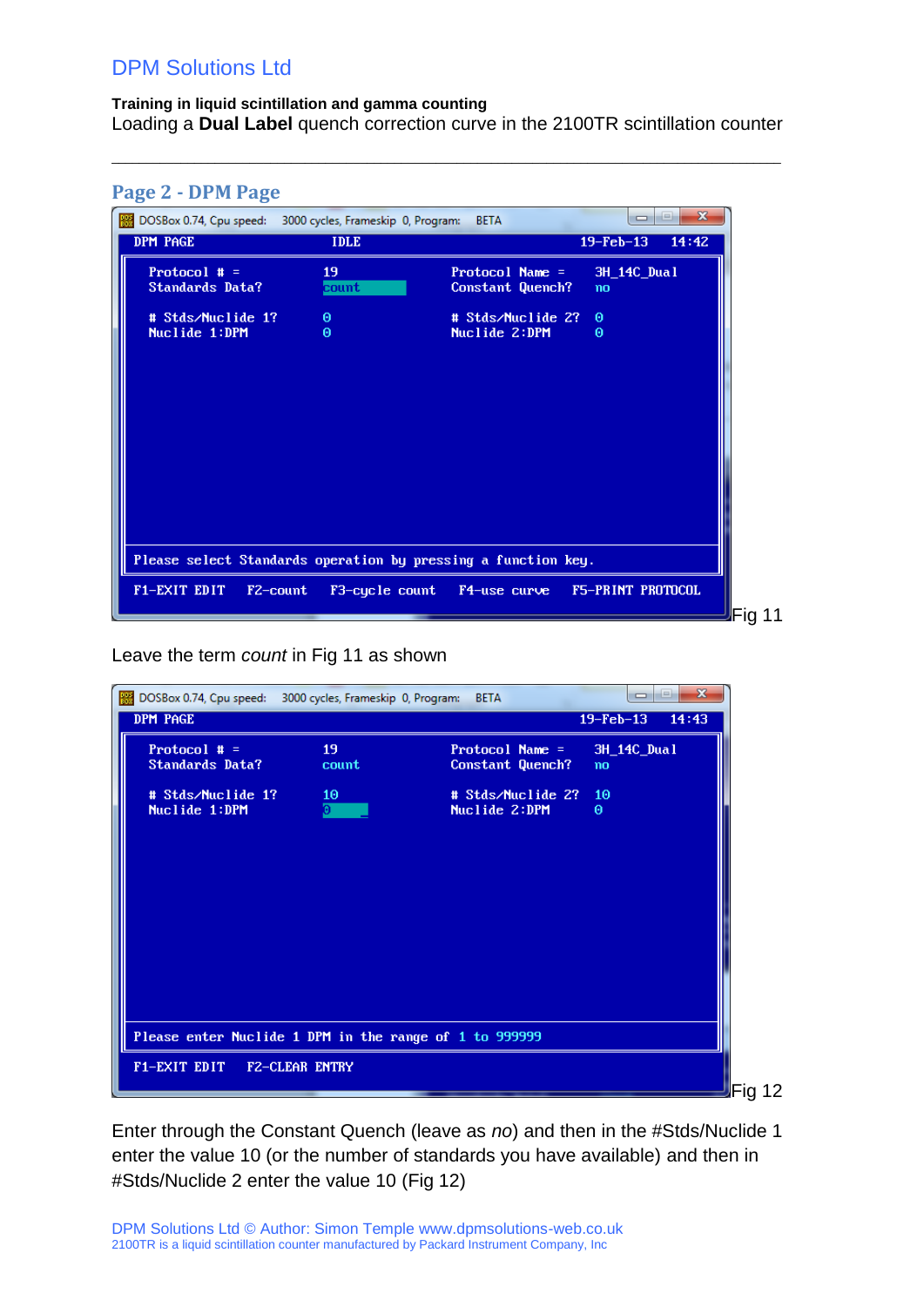#### **Training in liquid scintillation and gamma counting** Loading a **Dual Label** quench correction curve in the 2100TR scintillation counter

 $\_$  ,  $\_$  ,  $\_$  ,  $\_$  ,  $\_$  ,  $\_$  ,  $\_$  ,  $\_$  ,  $\_$  ,  $\_$  ,  $\_$  ,  $\_$  ,  $\_$  ,  $\_$  ,  $\_$  ,  $\_$  ,  $\_$  ,  $\_$  ,  $\_$  ,  $\_$  ,  $\_$  ,  $\_$  ,  $\_$  ,  $\_$  ,  $\_$  ,  $\_$  ,  $\_$  ,  $\_$  ,  $\_$  ,  $\_$  ,  $\_$  ,  $\_$  ,  $\_$  ,  $\_$  ,  $\_$  ,  $\_$  ,  $\_$  ,

In the Nuclide 1: DPM enter the value of the DPM in the 3H standard. In the Nuclide 2: DPM enter the value of the DPM in the 14C standard Please remember to correct for half-life with 3H. Fig 13

| $19-Feb-13$<br>19<br>Protocol Name =<br>3H_14C_Dual<br><b>Standards Data?</b><br>count<br>Constant Quench?<br>no<br># Stds/Nuclide 2?<br>$\sim$ 10<br>10<br>121700<br>Nuclide 2:DPM<br>234370 | DOSBox 0.74, Cpu speed: 3000 cycles, Frameskip 0, Program: |                       | <b>BETA</b> | $\mathbf{x}$<br>$\left  \equiv \right $<br>$\Box$ |
|-----------------------------------------------------------------------------------------------------------------------------------------------------------------------------------------------|------------------------------------------------------------|-----------------------|-------------|---------------------------------------------------|
|                                                                                                                                                                                               | DPM PAGE                                                   |                       |             | 14:44                                             |
|                                                                                                                                                                                               | Protocol $# =$                                             |                       |             |                                                   |
|                                                                                                                                                                                               | # Stds/Nuclide 1?<br>Nuclide 1:DPM                         |                       |             |                                                   |
|                                                                                                                                                                                               |                                                            |                       |             |                                                   |
| Please enter Nuclide 2 DPM in the range of 1 to 999999                                                                                                                                        | F1-EXIT EDIT                                               | <b>FZ-CLEAR ENTRY</b> |             |                                                   |

Press Page Down to get to the next screen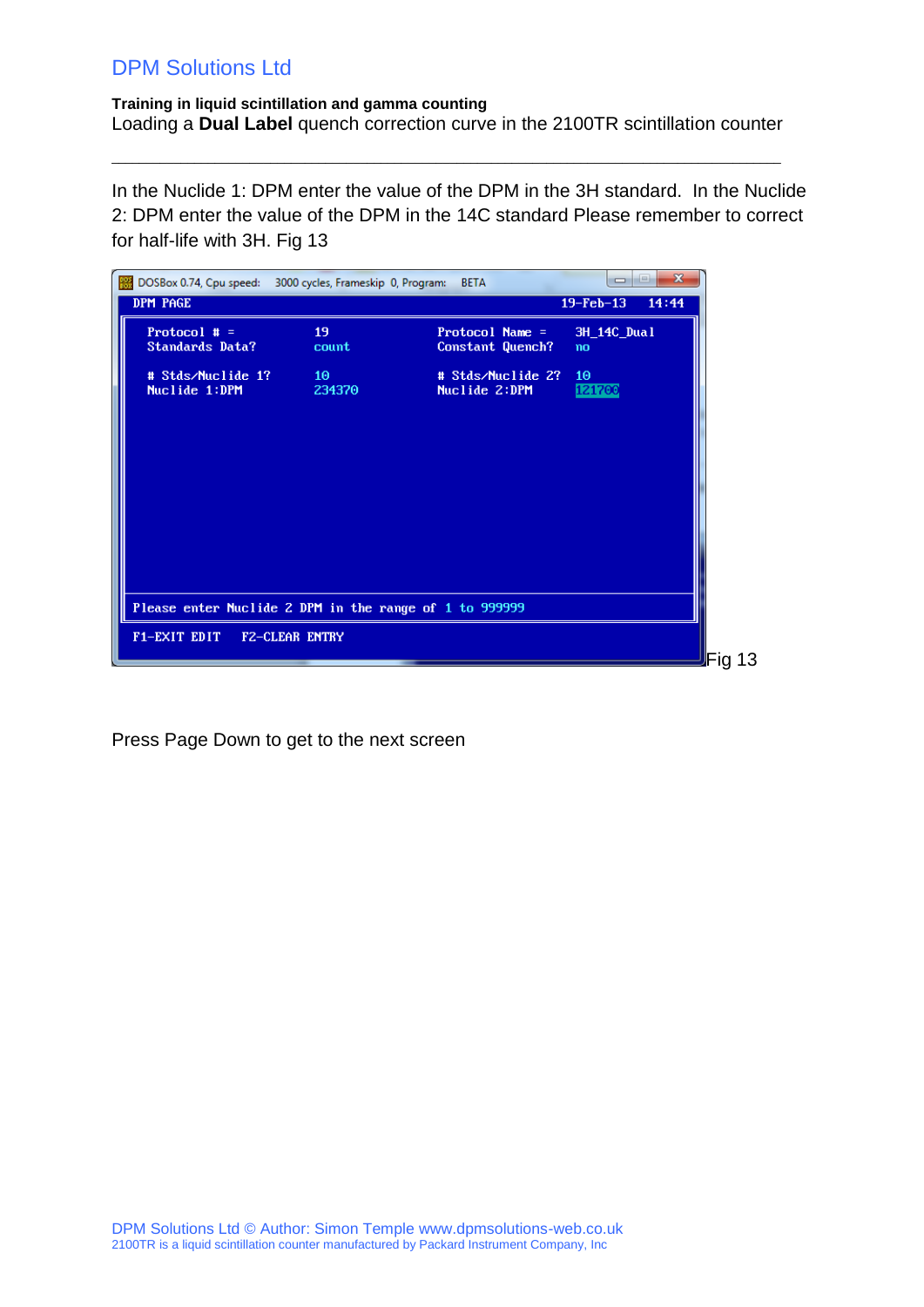#### **Training in liquid scintillation and gamma counting** Loading a **Dual Label** quench correction curve in the 2100TR scintillation counter

 $\_$  ,  $\_$  ,  $\_$  ,  $\_$  ,  $\_$  ,  $\_$  ,  $\_$  ,  $\_$  ,  $\_$  ,  $\_$  ,  $\_$  ,  $\_$  ,  $\_$  ,  $\_$  ,  $\_$  ,  $\_$  ,  $\_$  ,  $\_$  ,  $\_$  ,  $\_$  ,  $\_$  ,  $\_$  ,  $\_$  ,  $\_$  ,  $\_$  ,  $\_$  ,  $\_$  ,  $\_$  ,  $\_$  ,  $\_$  ,  $\_$  ,  $\_$  ,  $\_$  ,  $\_$  ,  $\_$  ,  $\_$  ,  $\_$  ,

## <span id="page-9-0"></span>**Page 3 – Count Corrections Page**

Fig 14 shows the page.

| DOSBox 0.74, Cpu speed: 3000 cycles, Frameskip 0, Program:                    |                   | <b>BETA</b>             | $\Box$      | $\mathbf{x}$<br><b>Imi</b> |
|-------------------------------------------------------------------------------|-------------------|-------------------------|-------------|----------------------------|
| ADDITIONAL FEATURES                                                           |                   |                         | $OZ-Sep-14$ | 17:03                      |
| Protocol $\#$ =                                                               | 17.               | Protocol Name =         |             |                            |
| Half Life ?                                                                   | A: 0.00           | B: 0.00                 |             |                            |
| Ref Date ?                                                                    |                   | A: $1/1/93$ B: $1/1/93$ |             |                            |
| Ref Time ?                                                                    | $A: 0:0$ $B: 0:0$ |                         |             |                            |
| Single Photon Count ?                                                         | no                |                         |             |                            |
| Colored Samples ?                                                             | no                |                         |             |                            |
| RS232 Computer Output ?                                                       | no                |                         |             |                            |
| Heterogeneity Monitor ?                                                       | no                |                         |             |                            |
| Luminescence Correction ?                                                     | no                |                         |             |                            |
| High Sensitivity Count Mode ? no                                              |                   |                         |             |                            |
| Data/Application Drive & Path ? B:<br>Save Data ?                             |                   |                         |             |                            |
| Save Spectrum ?                                                               | n <sub>0</sub>    |                         |             |                            |
| Run User Application ?                                                        | no                |                         |             |                            |
| File Name ?                                                                   |                   |                         |             |                            |
| Command String?                                                               |                   |                         |             |                            |
| Static controller ?                                                           | on                |                         |             |                            |
|                                                                               |                   |                         |             |                            |
|                                                                               |                   |                         |             |                            |
| Please enter Half life (hours) in the range of $0.01$ to 999999 ( $0 = off$ ) |                   |                         |             |                            |
| F1-EXIT EDIT FZ-CLEAR ENTRY F3-PRINT PROTOCOL                                 |                   |                         |             |                            |

#### Fig 14

There is no need to change anything in this page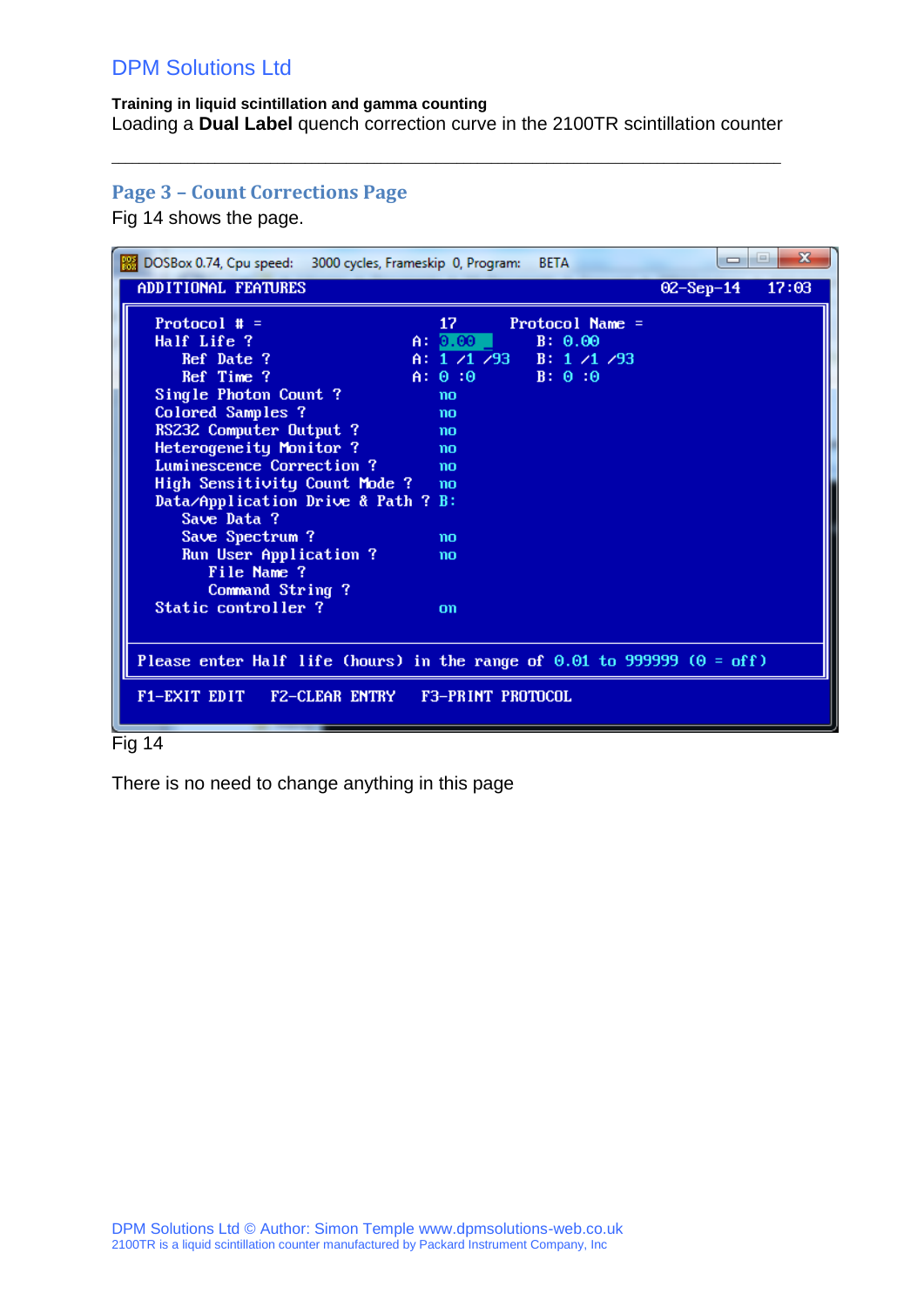#### **Training in liquid scintillation and gamma counting** Loading a **Dual Label** quench correction curve in the 2100TR scintillation counter

 $\_$  ,  $\_$  ,  $\_$  ,  $\_$  ,  $\_$  ,  $\_$  ,  $\_$  ,  $\_$  ,  $\_$  ,  $\_$  ,  $\_$  ,  $\_$  ,  $\_$  ,  $\_$  ,  $\_$  ,  $\_$  ,  $\_$  ,  $\_$  ,  $\_$  ,  $\_$  ,  $\_$  ,  $\_$  ,  $\_$  ,  $\_$  ,  $\_$  ,  $\_$  ,  $\_$  ,  $\_$  ,  $\_$  ,  $\_$  ,  $\_$  ,  $\_$  ,  $\_$  ,  $\_$  ,  $\_$  ,  $\_$  ,  $\_$  ,

### <span id="page-10-0"></span>**Page 4 - Printer Format Page**

Fig 15 shows the Printer Format Page. Leave this page at the default settings

|                         |              | DOSBox 0.74, Cpu speed: 3000 cycles, Frameskip 0, Program: |                 |                  |                                          | <b>BETA</b> |             |                        | $\mathbf{x}$<br>е<br>- |
|-------------------------|--------------|------------------------------------------------------------|-----------------|------------------|------------------------------------------|-------------|-------------|------------------------|------------------------|
|                         | PRINT FORMAT |                                                            |                 | <b>IDLE</b>      |                                          |             |             | $19 - \text{Feb} - 13$ | 14:47                  |
|                         | Protocol #:  | $-19$                                                      | Name:           |                  | 3H_14C_Dual                              |             |             |                        |                        |
|                         |              | Additional Heading?                                        |                 |                  |                                          |             |             |                        |                        |
| C#                      | <b>Name</b>  | Format                                                     | C#              | <b>Name</b>      | Format                                   | C#          | <b>Name</b> | Format                 | <b>Equation</b>        |
| Θ                       | <b>CRLF</b>  | x                                                          | 11              | C:2SZ            | BXX.XX                                   | 21          | A:ZCU       | BXXX.XX                |                        |
| $\mathbf{1}$            | <b>PID</b>   | <b>BXXX</b>                                                | 12 <sub>1</sub> | C:ZREF           | BXXX.XX                                  | 22          | B:ZCU       | BXXX.XX                |                        |
| $\overline{z}$          | S#           | <b>BXXX</b>                                                | 13 <sub>1</sub> | <b>SIS</b>       | BXX.XXX                                  | 23          | TOD.        | <b>BXXXXXXXX</b>       |                        |
| 3                       | <b>TIME</b>  | BXXX.XX                                                    | 14              | DPM1             | BXXXX.XX                                 | 24          |             |                        |                        |
| $\overline{\mathbf{4}}$ | <b>CPMA</b>  | BXXXX.XX                                                   | 15              | DPM <sub>2</sub> | BXXXX.XX                                 | 25          |             |                        |                        |
| 5.                      | A:2SZ        | BXX.XX                                                     | 16              | <b>ELTIME</b>    | <b>BXXXXXX</b>                           | 26          |             |                        |                        |
| 6                       | A:ZREF       | BXXX.XX                                                    | 17              | <b>FLAG</b>      | <b>BXXXX</b>                             | 27          |             |                        |                        |
| 7                       | <b>CPMB</b>  | BXXXX.XX                                                   | 18              | <b>BLANK</b>     | <b>BBBBBBBB</b>                          | 28          |             |                        |                        |
| 8                       | B:2SZ        | BXX.XX                                                     | 19              | <b>tSIE</b>      | B.XXX                                    | 29          |             |                        |                        |
| 9                       | B:zREF       | BXXX.XX                                                    | 20              | <b>ZLUM</b>      | <b>BXXX</b>                              | 30          |             |                        |                        |
|                         | 10 CPMC      | BXXXX.XX                                                   |                 |                  |                                          | 31          |             |                        |                        |
|                         |              | Define Cell #? $1$                                         | Name?           |                  | Format?                                  |             |             | <b>BXXX</b>            |                        |
|                         | Equation?    |                                                            |                 |                  | (Operators: $+, -, *, \angle$ , SQR, LN) |             |             |                        |                        |
|                         |              | Print Cells? 2 3                                           |                 |                  | 4 7 14 15 13 19 17 0                     |             |             |                        |                        |
|                         |              | Additional heading (50 chars)                              |                 |                  |                                          |             |             |                        |                        |
|                         | F1-EXIT EDIT | <b>FZ-CLEAR ENTRY</b>                                      |                 |                  | <b>F3-PRINT PROTOCOL</b>                 |             |             |                        |                        |
|                         |              |                                                            |                 |                  |                                          |             |             |                        |                        |

Press F1 to exit the protocol. The protocol saves automatically when you exit as shown in Fig 16

| DOSBox 0.74, Cpu speed: 3000 cycles, Frameskip 0, Program: | <b>BETA</b>        |           | $\mathbf{x}$<br>ادي<br>$\overline{\phantom{a}}$ |
|------------------------------------------------------------|--------------------|-----------|-------------------------------------------------|
| EDIT PROTOCOL                                              |                    |           | $19-Feb-13$<br>14:47                            |
|                                                            |                    |           |                                                 |
| <b>NAME</b><br><b>P#</b><br><b>P#</b>                      | <b>NAME</b>        | <b>P#</b> | <b>NAME</b>                                     |
| 3H Urine Test<br>11<br>1                                   | $C-14$ DPM $U-G$   | 21        |                                                 |
| 12 <sub>z</sub><br>$H-3$ DPM $U-G$                         | <b>3H_14C_Dual</b> | 22        |                                                 |
| 13                                                         | $H-3$ DPM          | 23        |                                                 |
| $\begin{array}{c}\n 2 \\ 3 \\ 4 \\ 5\n \end{array}$<br>14  | $C-14$ DPM         | 24        |                                                 |
| 15<br>Simon Temple                                         | $H - 3/C - 14$ DPM | 25        | $H-3$ DPM $U-G$                                 |
| 6<br>$H - 3/C - 14$ DPM U-G<br>16                          |                    | 26        |                                                 |
| 7<br>17                                                    | QuenchSet3H        | 27        |                                                 |
| 8<br>18                                                    |                    | 28        |                                                 |
| 9<br>19                                                    | 3H_14C_Dual        | 29        |                                                 |
| 10<br>$H-3$ DPM $U-G$<br>20                                |                    | 30        | DIRECT DPM                                      |
|                                                            |                    |           |                                                 |
|                                                            |                    |           |                                                 |
| Enter protocol # $\Box$                                    |                    |           |                                                 |
|                                                            |                    |           |                                                 |
|                                                            |                    |           |                                                 |
|                                                            |                    |           |                                                 |
| Please enter Protocol # in the range of 1 to 30            |                    |           |                                                 |
|                                                            |                    |           |                                                 |
| <b>F1-STATUS PAGE</b><br><b>FZ-CLEAR ENTRY</b>             |                    |           |                                                 |
|                                                            |                    |           |                                                 |

Press F1 to go to the Status page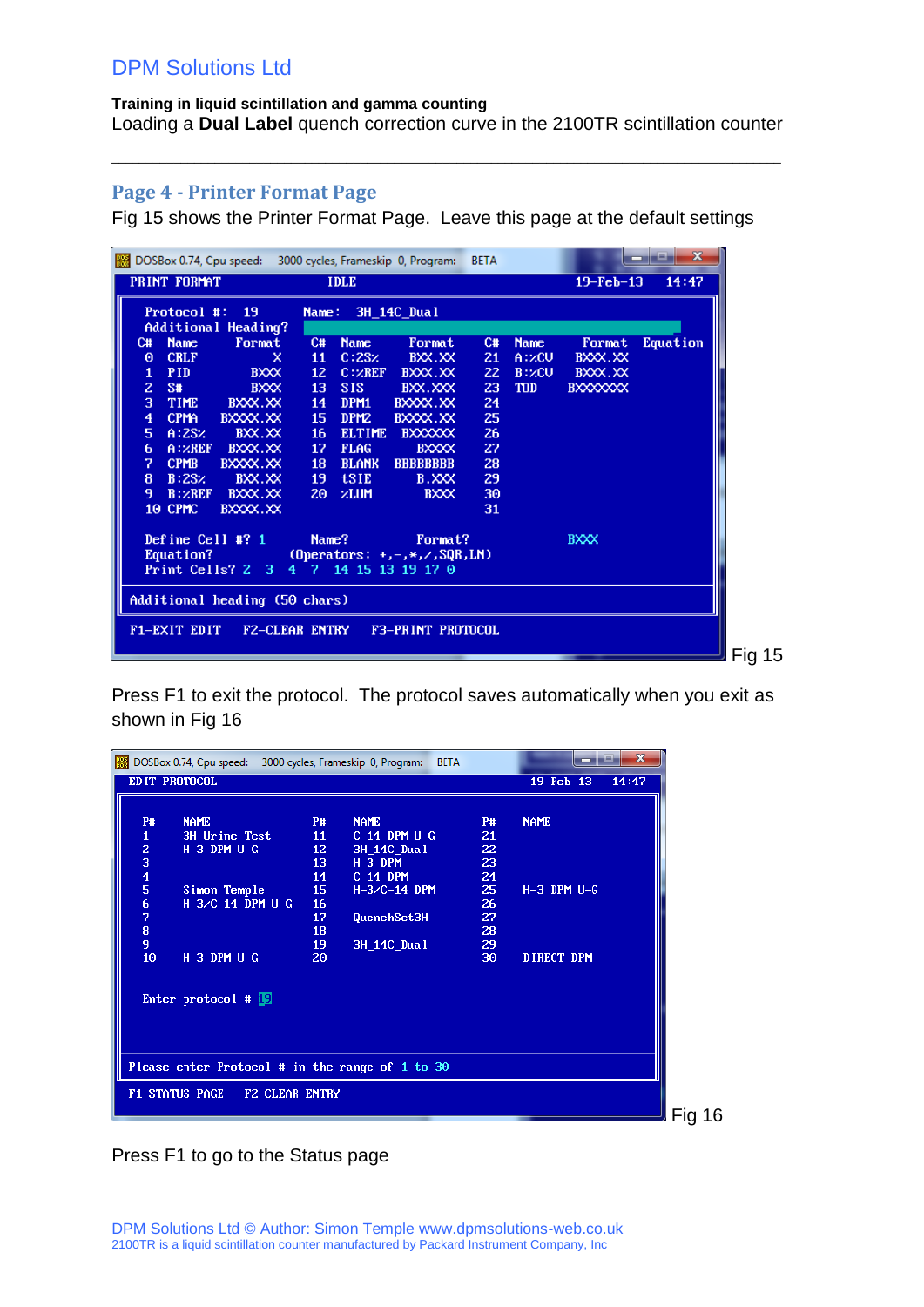### **Training in liquid scintillation and gamma counting**

Loading a **Dual Label** quench correction curve in the 2100TR scintillation counter

 $\_$  ,  $\_$  ,  $\_$  ,  $\_$  ,  $\_$  ,  $\_$  ,  $\_$  ,  $\_$  ,  $\_$  ,  $\_$  ,  $\_$  ,  $\_$  ,  $\_$  ,  $\_$  ,  $\_$  ,  $\_$  ,  $\_$  ,  $\_$  ,  $\_$  ,  $\_$  ,  $\_$  ,  $\_$  ,  $\_$  ,  $\_$  ,  $\_$  ,  $\_$  ,  $\_$  ,  $\_$  ,  $\_$  ,  $\_$  ,  $\_$  ,  $\_$  ,  $\_$  ,  $\_$  ,  $\_$  ,  $\_$  ,  $\_$  ,

| S#<br><b>TIME</b><br><b>DPM</b><br><b>CPM</b><br>2SZ<br><b>REGION A:</b><br><b>REGION B:</b><br><b>REGION C:</b><br><b>P#</b><br><b>NAME</b><br><b>NAME</b><br><b>P#</b><br><b>NAME</b><br><b>P#</b><br>1<br>3H Urine Test<br>11<br>$C-14$ DPM $U-G$<br>21<br>z<br>$H-3$ DPM $U-G$<br>12 <sub>1</sub><br><b>3H_14C_Dual</b><br>22<br>$\frac{3}{4}$<br>13<br>$H-3$ DPM<br>23<br>14<br>$C-14$ DPM<br>24<br>5<br>25 <sub>1</sub><br>Simon Temple<br>15<br>$H-3/C-14$ DPM<br>$H-3$ DPM $U-G$<br>6<br>$H-3/C-14$ DPM U-G<br>16<br>26<br>7<br>17<br>QuenchSet3H<br>27<br>8<br>18<br>28<br>9<br>19<br>29<br>3H_14C_Dual<br>10<br>$H-3$ DPM $U-G$<br>DIRECT DPM<br>30<br>20 | STATUS PAGE | DOSBox 0.74, Cpu speed: 3000 cycles, Frameskip 0, Program: | <b>BETA</b> | $19-Feb-13$ | 14:54 |
|---------------------------------------------------------------------------------------------------------------------------------------------------------------------------------------------------------------------------------------------------------------------------------------------------------------------------------------------------------------------------------------------------------------------------------------------------------------------------------------------------------------------------------------------------------------------------------------------------------------------------------------------------------------------|-------------|------------------------------------------------------------|-------------|-------------|-------|
|                                                                                                                                                                                                                                                                                                                                                                                                                                                                                                                                                                                                                                                                     |             |                                                            |             |             |       |
|                                                                                                                                                                                                                                                                                                                                                                                                                                                                                                                                                                                                                                                                     |             |                                                            |             |             |       |
|                                                                                                                                                                                                                                                                                                                                                                                                                                                                                                                                                                                                                                                                     |             |                                                            |             |             |       |

The Status Page Fig 17

Load the standards in the cassette (rack), put protocol flag 19 in the cassette and place in the counter. Press F2 and the counter will run and count the standards.

At the end of the run the counter will print out the quench curve.